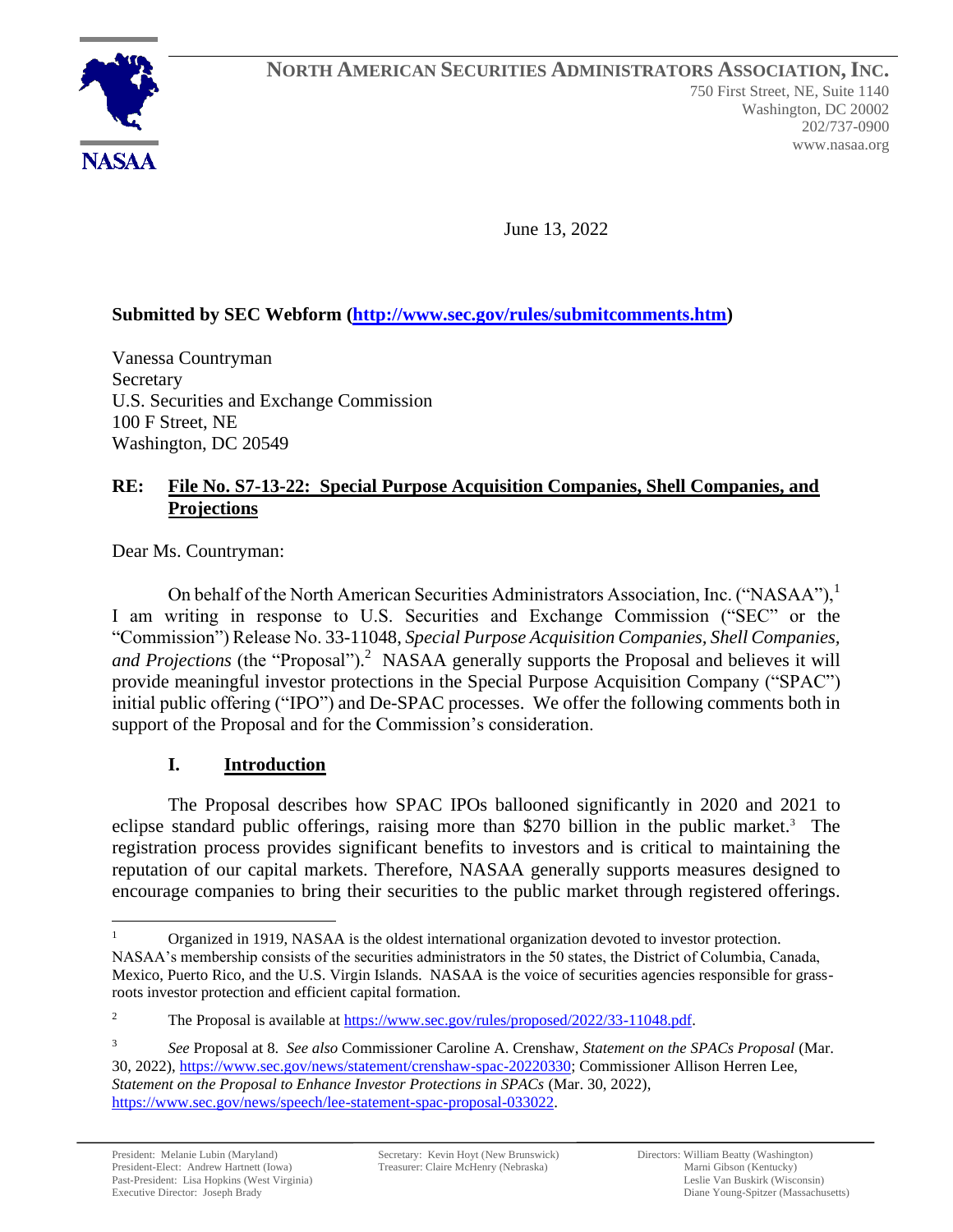Vanessa Countryman June 13, 2022 Page 2 of 6

We believe that the public market offers greater transparency and opportunities for investors to review corporate disclosures and make informed decisions compared to the private markets. We also believe that the liquidity of the public market is superior and therefore is of greater benefit to issuers. However, the price of entry into the public market is robust public disclosure and greater potential liability for offering misstatements or omissions. These protections have been carefully crafted, and NASAA takes the position that regardless of the instrument used to go public (IPO, SPAC, or blank check company subject to Rule 419 under the Securities Act of 1933), similar rules for investor protection should apply. The Proposal as drafted would accomplish this goal.

### **II. Disclosure Proposals**

NASAA supports the Proposal's provisions for additional disclosures during the SPAC and de-SPAC process.<sup>4</sup> Providing more information about a sponsor's experience in the capital markets and the SPAC process would allow investors to understand the managing parties with whom they are dealing, and in particular the ability of such parties to find appropriate private target companies and craft successful post-merger businesses. We note that many SPACs already provide this information. <sup>5</sup> Requiring disclosures concerning the essential persons responsible for managing SPACs would have the added benefit of allowing investors to make direct comparisons when considering multiple SPAC investment opportunities. Likewise, the disclosures under consideration for potential or actual conflicts of interest, as well as for lock-up agreements for sponsors and affiliates, <sup>6</sup> would equip investors with the ability to evaluate concerning circumstances and withdraw from a SPAC at the redemption stage. 7

NASAA believes that some of the most important de-SPAC disclosures proposed are those concerning the potential for dilution and the potential impacts to returns from sponsor compensation, "promote" shares, underwriting fees and warrants. <sup>8</sup> The unique combination of shares and warrants typical of SPAC offerings provides incentives for initial investors to trade or redeem shares as soon as possible.<sup>9</sup> In a de-SPAC transaction, a large portion of the cost is carried by non-redeeming shareholders.<sup>10</sup> For this reason, the actual net cash per share for non-redeeming

8 *See* Proposal, Section II.D.

9 *See* CFA Institute Report at 24 ("most of the SPAC's initial IPO investors have an investment strategy to redeem their shares at the earliest opportunity while keeping their warrants to retain a free option on the upside potential of the postmerger company. As a result, these investors are attracted to those SPACs that allow for earlier redemption times, so the investors can get a more expedient return of capital.").

<sup>10</sup> Michael Klausner, Michael Ohlrogge & Emily Ruan, *A Sober Look at SPACs*, 39 Yale J. on Reg. 228 (2022).

<sup>4</sup> *See* Proposal, Sections II & III.

<sup>5</sup> Steven Kurutz, *Anyone Who's Anyone Has a SPAC Right Now*, The New York Times (Feb. 27, 2021).

<sup>6</sup> *See* Proposal at 32, Question 12.

<sup>7</sup> In our view, redemption rights are the most important investor protection feature in SPACs. However, this feature is only as good as the quality of information provided to the investor. *See* CFA Institute, *The New Age of Special Purpose Acquisition Companies, What Investors Should Know* (Mar. 2022) at 19 (the "CFA Institute Report"), [https://www.cfainstitute.org/-/media/documents/article/position-paper/cfa-spac-investors.pdf.](https://www.cfainstitute.org/-/media/documents/article/position-paper/cfa-spac-investors.pdf)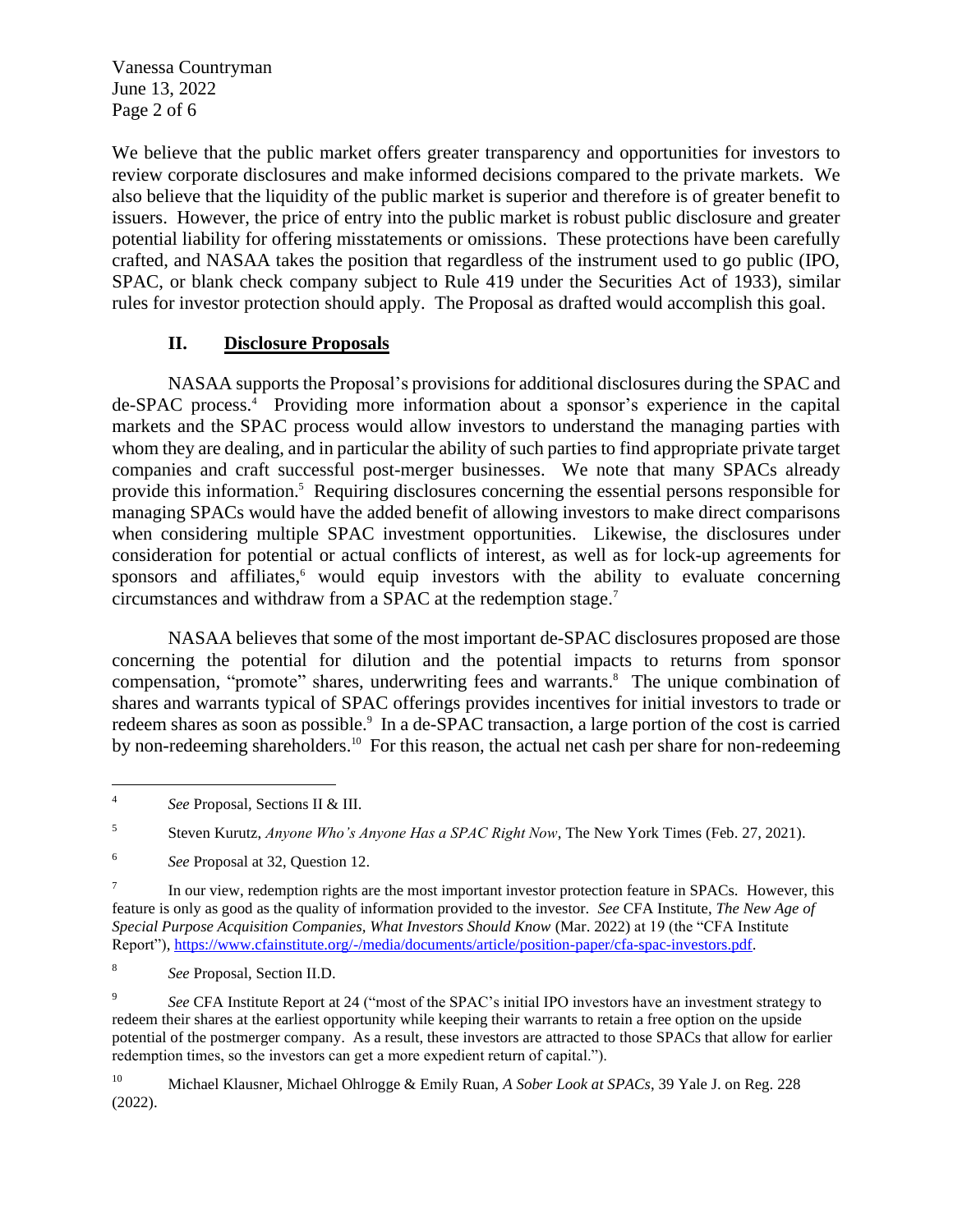Vanessa Countryman June 13, 2022 Page 3 of 6

shareholders under different redemption scenarios should be displayed in an easily understandable, tabular format, as the Commission is considering. <sup>11</sup> This disclosure should also provide, in the same format, the break-even points for non-redeeming investors under different scenarios, the break-even point for the sponsor, the ownership distribution for non-redeeming investors, the effects of outstanding warrants and sponsor shares, and the resulting ownership of the target company for non-redeeming shareholders and alternative investors. <sup>12</sup> The intricacy of this information attests to the complex nature of SPAC offerings and the necessity of robust disclosure.

Another key disclosure for investor decision-making would be the proposed fairness statement.<sup>13</sup> Sponsors face a number of conflicts of interest, and perhaps most pressing is the nodeal liquidation scenario if a target company is not identified, or a de-SPAC transaction is not completed. With misaligned incentives and a lower break-even point, some sponsors may be inclined to chase sub-optimal targets to complete any deal, no matter how inappropriate the postmerger business might be in terms of generating lasting shareholder value. In the current market, given the proliferation of SPAC transactions in recent years, there may be relatively few attractive options for private company targets left. NASAA therefore suggests that a third-party fairness opinion should be a required component of the fairness statement. If such an opinion concludes that the transaction is favorable for investors, redemption rates are likely to remain low and the de-SPAC transaction will mostly likely proceed. If the opinion raises concerns for investors, however, the sponsors would need to disclose why they disagree with the opinion and what factors determined their willingness to pursue the transaction regardless of the opinion. Either way, the transaction would be less likely to reach minimum cash conditions without substantial assistance from private investment in public equity ("PIPE") investors or target company private equity, and investor redemption rates would be high. Overall, if the proposed changes – including a requirement to obtain a third-party fairness opinion – enabled investors to perform these sorts of analyses, and thereby make informed redemption choices, the Proposal would benefit investor protection.

Additional disclosures surrounding de-SPAC transactions may also benefit investors. While the terms of PIPE transactions are not required to be disclosed, NASAA believes the Proposal should be expanded to require disclosure of any "sweeteners," such as sponsor shares sold to secondary investors.<sup>14</sup> Similarly, any lock-up periods or earnout provisions for sponsors or underwriters would be of significant interest to investors and should be required if part of the SPAC offering. Finally, we believe that the disclosure requirements should be expanded to include a sponsor's post de-SPAC selling of their holdings and the number of shares the sponsor sells.

<sup>11</sup> *See* Proposal at 40, Question 20. One study showed an average 50.4% dilution at the de-SPAC stage. While some ownership dilution occurs in a traditional IPO, a reasonable investor would likely want to know that their initial \$10.00 investment would have a net cash per share value of \$4.60 in a typical de-SPAC transaction.

<sup>&</sup>lt;sup>12</sup> This latter term includes PIPE investors, any investor(s) with non-redemption agreements, and any forward-purchase agreements entered into by the sponsor.

<sup>13</sup> *See* Proposal, Section II.F.2.

<sup>&</sup>lt;sup>14</sup> *See* CFA Institute Report at 42. Sponsor shares transferred to PIPE investors do not necessarily dilute investor interests. However, these transfers may be of interest for sponsor participation and an investor's overall decision making.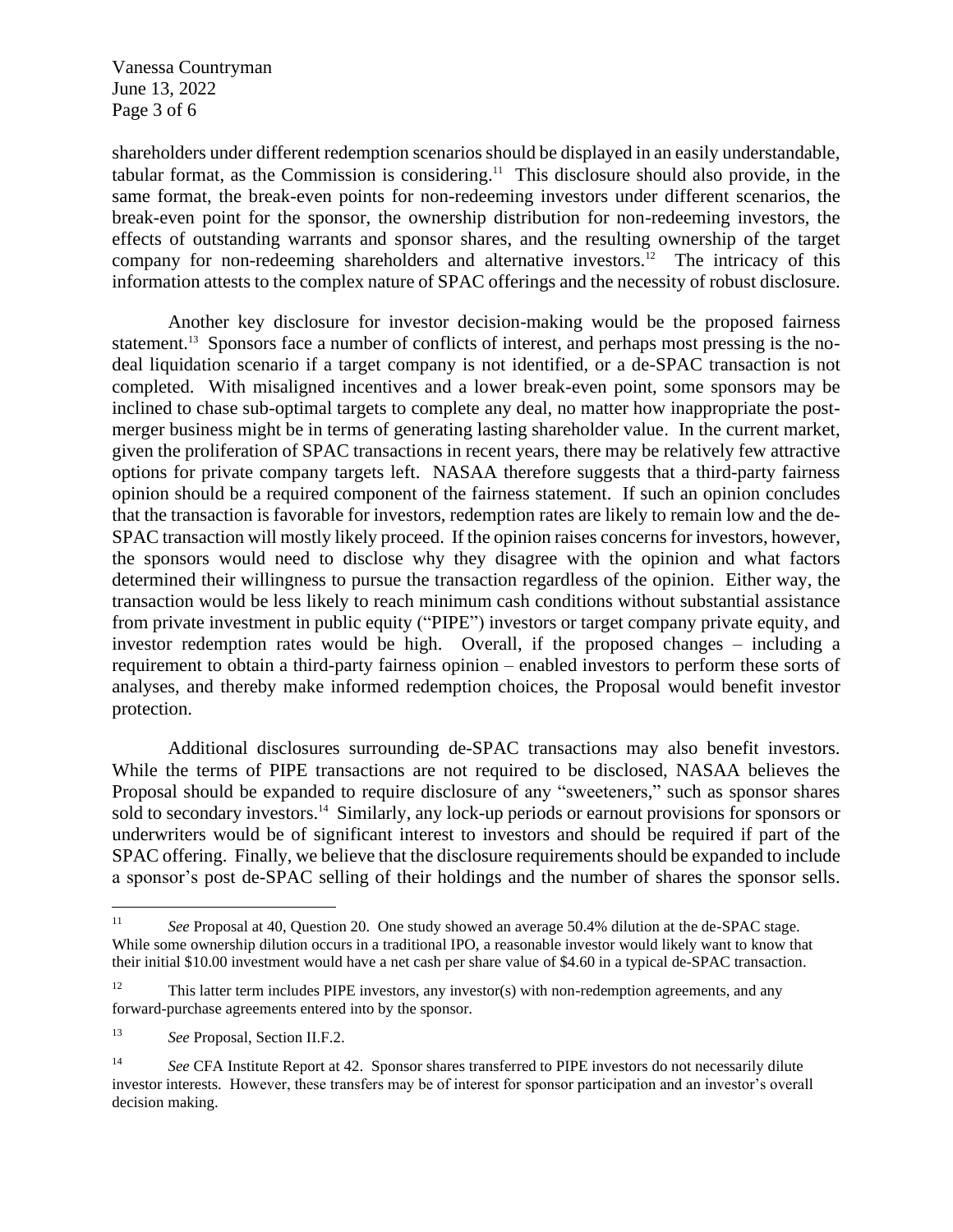Vanessa Countryman June 13, 2022 Page 4 of 6

This reporting could be time limited, for example to two years following the merger, but we believe investors would be very interested to know whether a SPAC sponsor sold all or substantially all of its position in the new entity.

## **III. Section 11 Liability Proposals**

NASAA supports the proposed steps to expand underwriter and issuer liability. Reaffirming Section 11 liability<sup>15</sup> would ensure that the underwriter either fulfills its obligations as a gatekeeper for de-SPAC target companies or sufficiently separates itself from the de-SPAC process. Likewise, the proposed co-registrant requirements, and attendant liabilities for misstatements or omissions, would ensure that target company directors, boards and managements make accurate representations regarding the status of the pre-merger entity.

We agree with the Commission's views in noting that underwriters serve a vital role in the traditional IPO process by acting as gatekeepers for companies planning to go public.<sup>16</sup> Underwriters receive significant compensation for their efforts, along with potential liability for misstatements and omissions. The Second Circuit Court of Appeals stated it well when it noted that, "[p]rospective investors look to the underwriter -- a fact well known to all concerned and especially to the underwriter -- to pass on the soundness of the security and the correctness of the registration statement and the prospectus.<sup>17</sup> Investors and the market rely on underwriters to perform due diligence on a company entering the public market and attest to the company's viability, prospects and ability to remain a going concern. The same rules and due diligence requirements should apply in the SPAC context. Underwriters performing significant tasks to further a de-SPAC transaction should be required to meet the same standards for due diligence as in a traditional IPO.

Target company managers and directors are responsible for providing the information necessary for investor approval of a de-SPAC merger, and must provide accounting information as well as current operations and forecasts. These managers and directors also profit significantly from selling private shares and/or receiving significant ownership positions in the post-SPAC entity. With this in mind, NASAA supports the attachment of Section 11 responsibilities to the managers and directors of target companies. For higher quality private companies looking to go public, the potential for liability should not present a hurdle to participating in the public market. For entities that may not be ready to make the transition to the public market through the de-SPAC process or otherwise, this new requirement would serve to prevent such entities from coming to market until they are better prepared to do so.

<sup>&</sup>lt;sup>15</sup> 15 U.S.C. § 77 $k(a)(5)$ .

<sup>16</sup> *See* Proposal at 90.

<sup>17</sup> *Chris-Craft Industries, Inc., v. Piper Aircraft Corporation*, 480 F.2d 341 (2d Cir. 1973), cert. denied, 414 U.S. 910 (1973).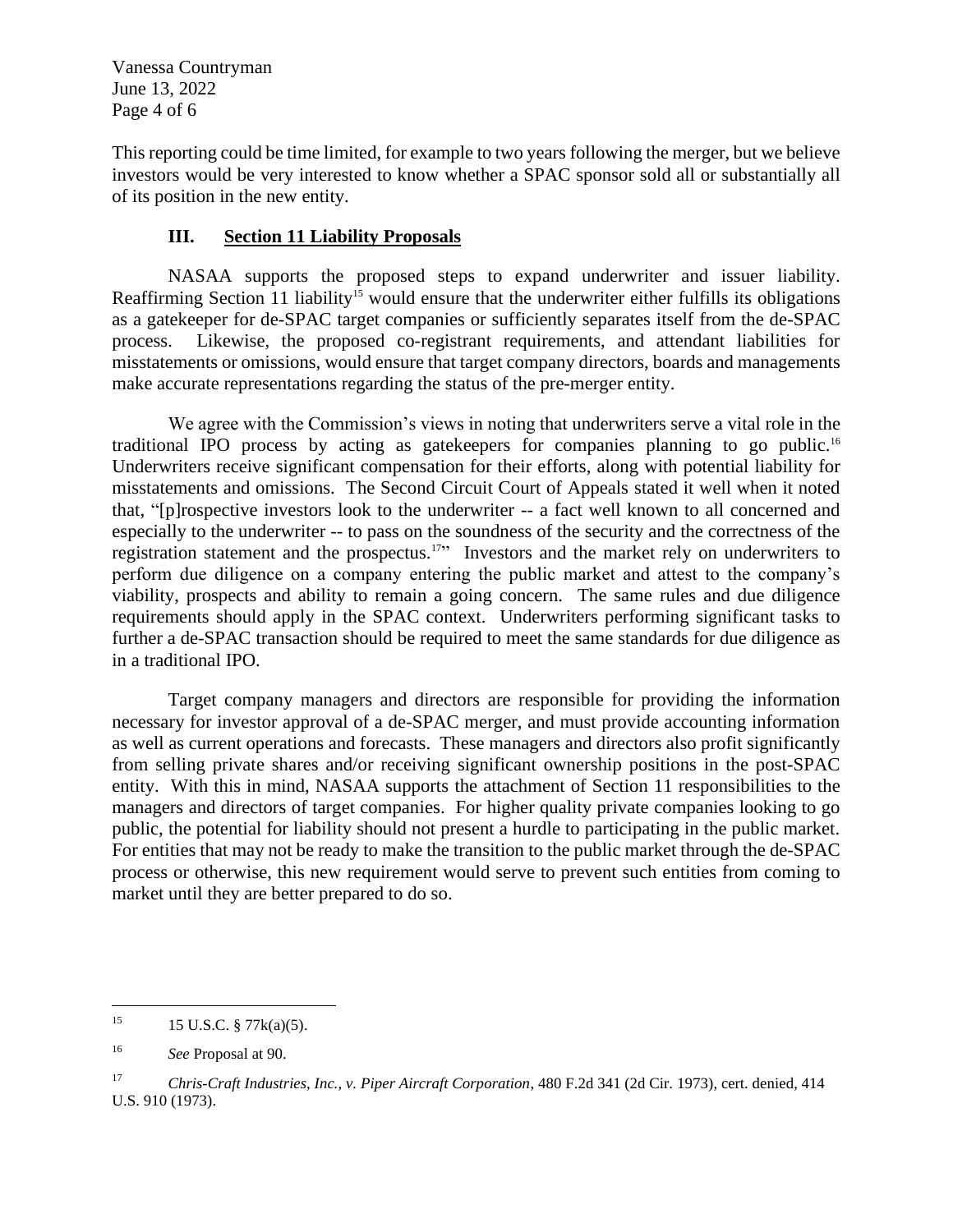Vanessa Countryman June 13, 2022 Page 5 of 6

### **IV. Forward Looking Statements and Projections Proposals**

NASAA supports the proposed changes to the definition of blank check company for purposes of the Private Securities Litigation Reform Act. <sup>18</sup> We see no reason why de-SPAC transactions should be treated differently than penny stock issuers or traditional IPO participants with respect to forward looking statements. As for the proposed amendments to Regulation S-K on the use of projections, we believe not only that non-GAAP metrics need to be conspicuously highlighted and marked for investor review, but also that disclosures should state succinctly that issuers with no historical operations or completed negotiations for company/asset acquisitions do not have a reasonable basis for projections. 19 Such disclosures are necessary for investors to note that projections and forward looking statements have the potential to mislead investors with creative writing, unattainable ambitions, and unreliable information on upside advantages that may have no basis in reality.

As written, the Proposal would leave the door open for projections for which there are little to no reasonable basis, when an issuer has no historical operations, and when the company or asset acquisition is speculative in nature without any disclosure. <sup>20</sup> The misuse of projections and forward looking statements is unfortunately a frequent feature of fraudulent exempt offerings.<sup>21</sup> Sponsors, target companies and underwriters that would become liable under the Proposal may attempt to evade liability by combining boilerplate risk factors with forward looking cautionary information that prefaces claims of unreasonable upside potential to investors. Though all investors hope to find the next unicorn investment opportunity, the reality is that there are far more SPACs in the market today than there are potentially desirable private company targets. The Commission should adopt stringent restrictions on projections to prevent their misuse.

### **V. Investment Company Act Proposals**

In general, NASAA supports the Investment Company Act safe harbor rules laid out in the Proposal.<sup>22</sup> We do, however, view the time horizon as proposed to potentially be burdensome on SPAC sponsors. With oversaturation in the current market, anything with strict time limits including 18 months to identify a target and 24 months to close a merger may produce sub-optimal

<sup>21</sup> *See, e.g.,* Rachita Gullapalli, *Misconduct and Fraud in Unregistered Offerings: An Empirical Analysis of Select SEC Enforcement Actions*, SEC Division of Economic and Risk Analysis (Aug. 2020), <https://www.sec.gov/files/Misconduct%20And%20Fraud%20In%20Unregistered%20Offerings.pdf> (stating that many fraudulent exempt offerings use projections and forward looking statements to lure investors by promising high returns at low or no risk).

<sup>22</sup> *See* Proposal, Section VI.A.

<sup>18</sup> *See id.* at 84.

<sup>&</sup>lt;sup>19</sup> If this change is not included in the final rule, to the extent that the SEC decides to continue to allow the publication of projections without a reasonable basis, NASAA maintains that the use of any non-GAAP financial statements or related measures need to be prominently disclosed.

<sup>&</sup>lt;sup>20</sup> NASAA strongly believes that sponsors cannot disclose away all duties and potential liability for unsound, unfair transactions. However, providing full disclosure on the nature of projections and allowing investors to consider data with significant warnings will be a net benefit to investor protection.